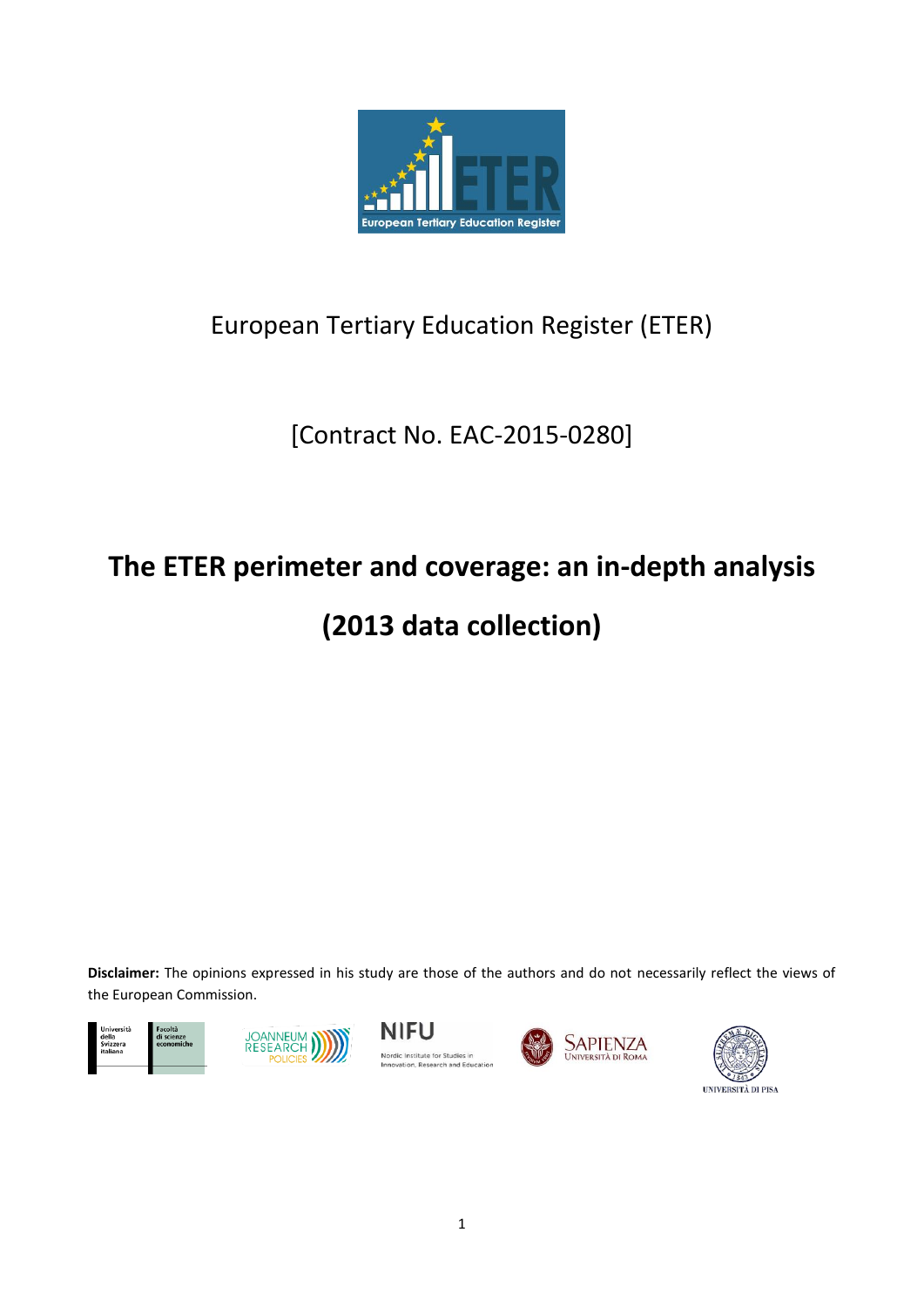# Document Information Sheet

| Deliverable Title | ETER perimeter as compared with EUROSTAT                                                                                                                                                  |
|-------------------|-------------------------------------------------------------------------------------------------------------------------------------------------------------------------------------------|
| Abstract          | This document presents the ETER perimeter in terms of the Higher Education<br>Institutions included and of the coverage of tertiary education students as compared<br>with EUROSTAT data. |
| Authors           | Benedetto Lepori, Andrea Bonaccorsi, Cinzia Daraio, Alessandro Daraio, Monica<br>Scannapieco, Hebe Gunnes, Elisabeth Hovdhaugen, Michael Ploder,<br>Daniel<br>Wagner-Schuster.            |
| Version           | V2.0                                                                                                                                                                                      |
| Date of release   | 01.11.2016                                                                                                                                                                                |

## Copyright

© 2016 The European Communities, all rights reserved.

The ETER Consortium includes following partners:

- USI Università della Svizzera Italiana, Center for Organizational Research, Lugano.
- Joanneum Research, POLICIES Institute for Economic and Innovation Research, Graz.
- NIFU Nordic Institute for Studies in Innovation, Research and Education, Oslo.
- University of Rome La Sapienza, Department of Computer, Control and Management Engineering Antonio Ruberti, Rome.
- University of Pisa, Department of Electrical Engineering, Pisa.

This document may not be copied, reproduced, or modified in whole or in part for any purpose without written permission. It may also change without prior advice.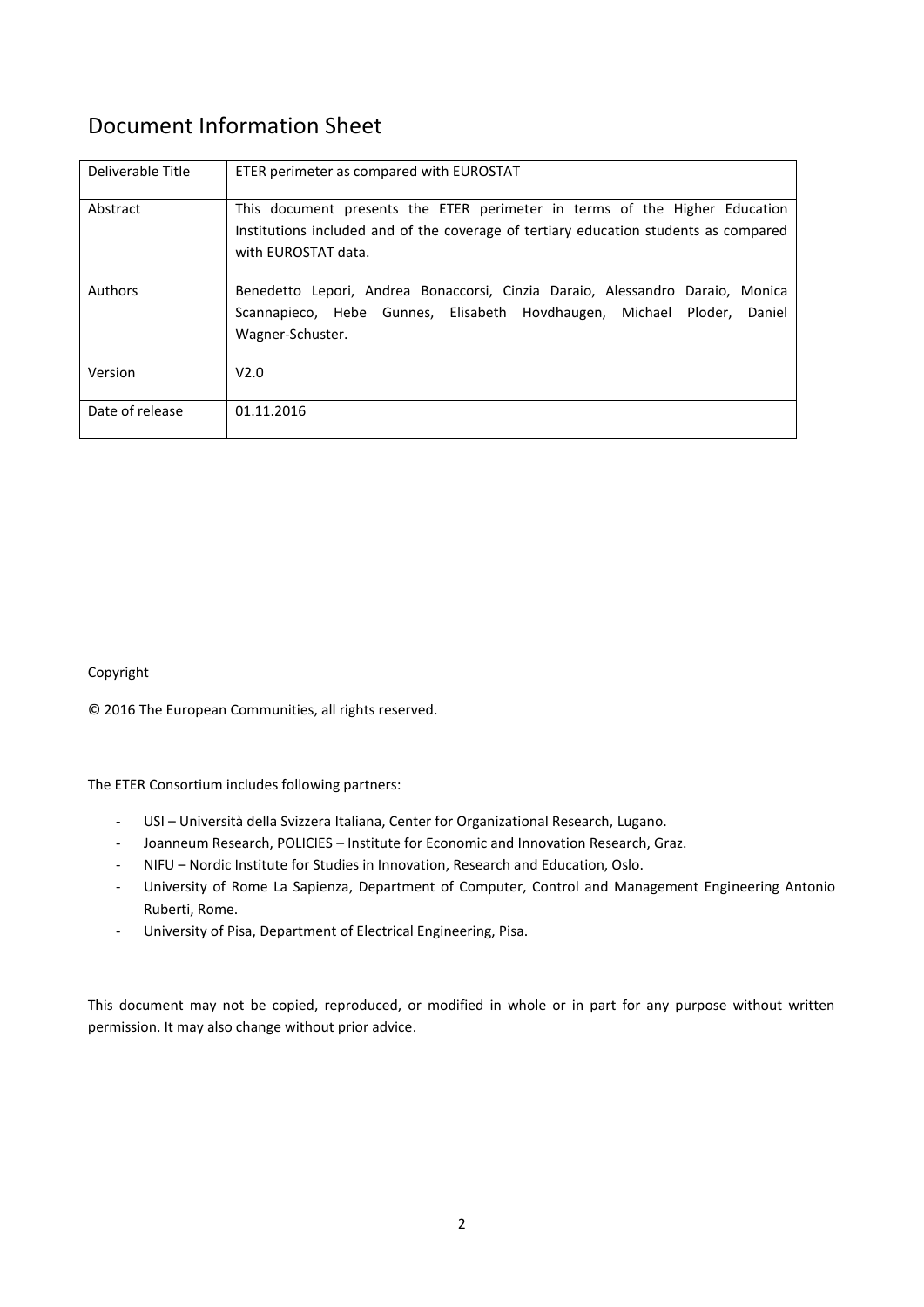## 1 INTRODUCTION

As a database of information on higher education institutions (HEIs) in Europe, defining the criteria according to which HEIs are included is a core task for ETER. In principle, all institutions where students may graduate at tertiary level (levels 5 to 8 of the International Standard Classification of Educational Degrees; ISCED) may be included. However, the European higher education landscape presents institutions that differ in programme profiles, institutional mission, student and staff profiles and internal organisation, all of which impact on data availability and collection methods. This institutional diversity, therefore, necessitates the setting of a perimeter for inclusion in ETER. Here, we describe the ETER perimeter, which combines broad inclusion and feasibility of data collection. .

As EUROSTAT, the statistical office of the European Union, also provides data on tertiary level institutions, it is important to ensure comparability between data sets in ETER and EUROSTAT. Therefore, an additional goal of this document is to provide a description of the ETER coverage in terms of types of institutions included and of number of students as compared to the EUROSTAT coverage.

This comparison is based on a systematic analysis of the composition of national tertiary education, done in spring 2016 by the ETER consortium in close cooperation with National Statistical Authorities. It builds largely on a comparison between ETER coverage and the ISCED mappings of national education systems. The country ETER mappings are available on the ETER website.

### **Highlights**

- The ETER coverage is very close to EUROSTAT national aggregates at ISCED levels 6, 7 and 8, for most countries, showing that the perimeter is largely the same.
- The coverage is more extensive than research universities, including also almost all colleges and large numbers of specialized schools like art and music schools (only 40% of the ETER HEIs have the right of awarding the PhD).
- France, Germany and Switzerland represent specific country cases where ETER coverage at ISCED level 6 is relatively low when compared with EUROSTAT, due to the existence of a large professional sector delivering degrees at ISCED levels 6 and 7.
- ETER coverage at ISCED level 5 is limited to HEIs delivering also degrees at ISCED level 6 and 7. Therefore, coverage at this level when compared with EUROSTAT varies strongly by country.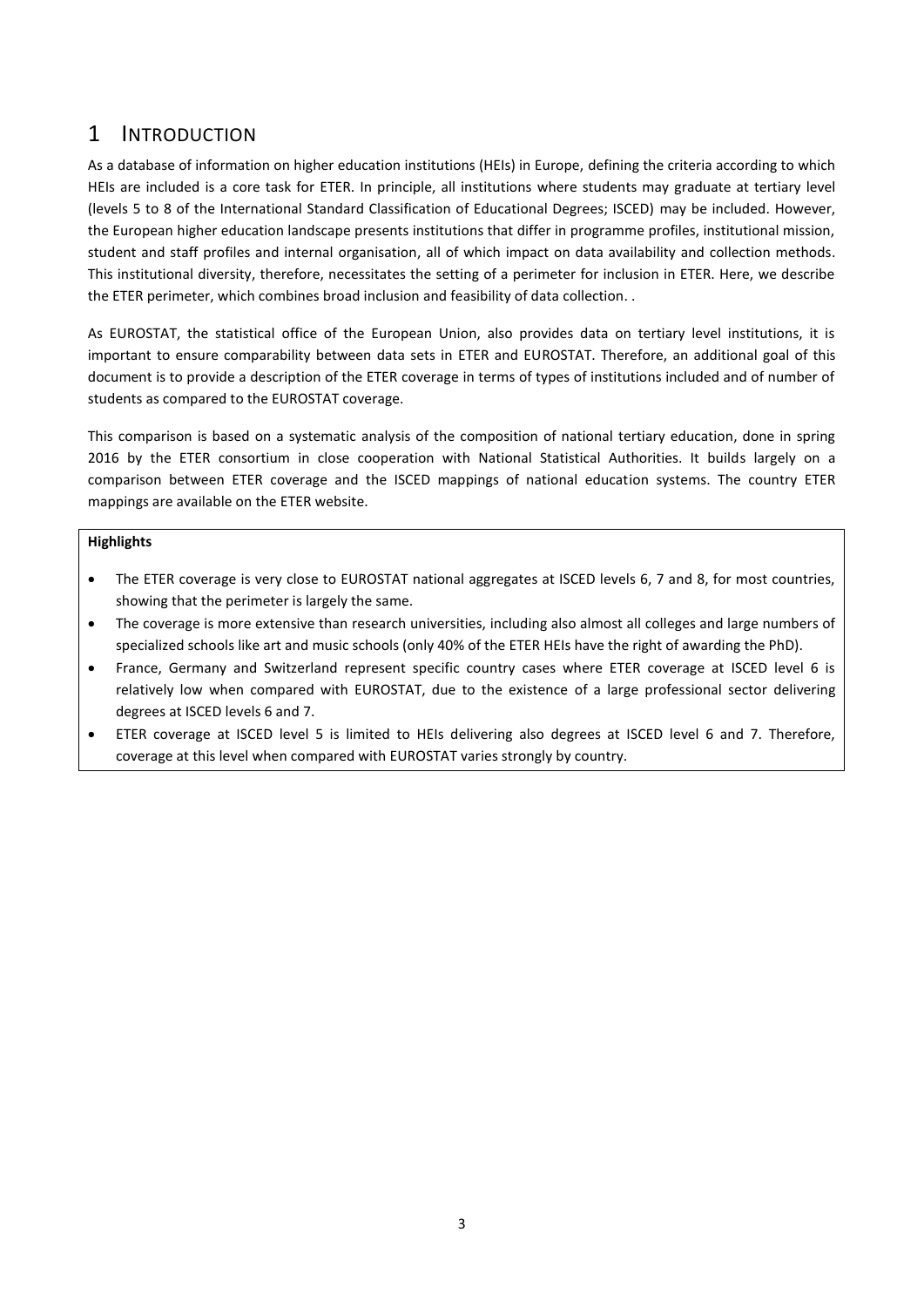## 2 THE ETER PERIMETER

ETER collects data on *higher education institutions*

- which are recognised as distinct organisations. A distinct organisation has an internal organisational structure and its own budget.
- which are nationally recognised as HEIs. A HEI is nationally recognised if it is officially accredited as such by an authorized organization in a country
- whose major activity is providing education at tertiary level (ISCED 2011 level 5, 6, 7 and/or 8,). R&D activities might be present, but are not a necessary condition for inclusion in the perimeter The major activity criterion excludes organizations, which deliver training at the tertiary level as a side-activity, such as professional associations that provide education in a specific economic sector, or secondary education institutions who offer preparatory classes before entering university – these specific curricula being classified at tertiary level by EUROSTAT.
- With a formal size criterion of HEIs with less than 30 FTEs of academic staff and less than 200 students being only included in exceptional cases, specifically for HEIs graduating students mostly at the ISCED8 level.

Using the above criteria, coverage is extensive in most countries, and includes not only universities, but also Universities of Applied Sciences (colleges, Hogescholen, etc.), as well as a number of specialized institutions. In many countries, the perimeter exactly matches the national-level definition of Higher Education Institutions, exceptions being HEIs, which do not conform to the ETER size criterion.

Institutions in countries which participated in EUMIDA (feasibility study of ETER) were further checked with the use of available information on websites, particularly information published by the Ministries of Education which list nationally accredited HEIs. This list was then sent to the NSA in the concerned country for validation and to decide on unclear cases; at this stage, exclusion based on size was also decided for a number of HEIs.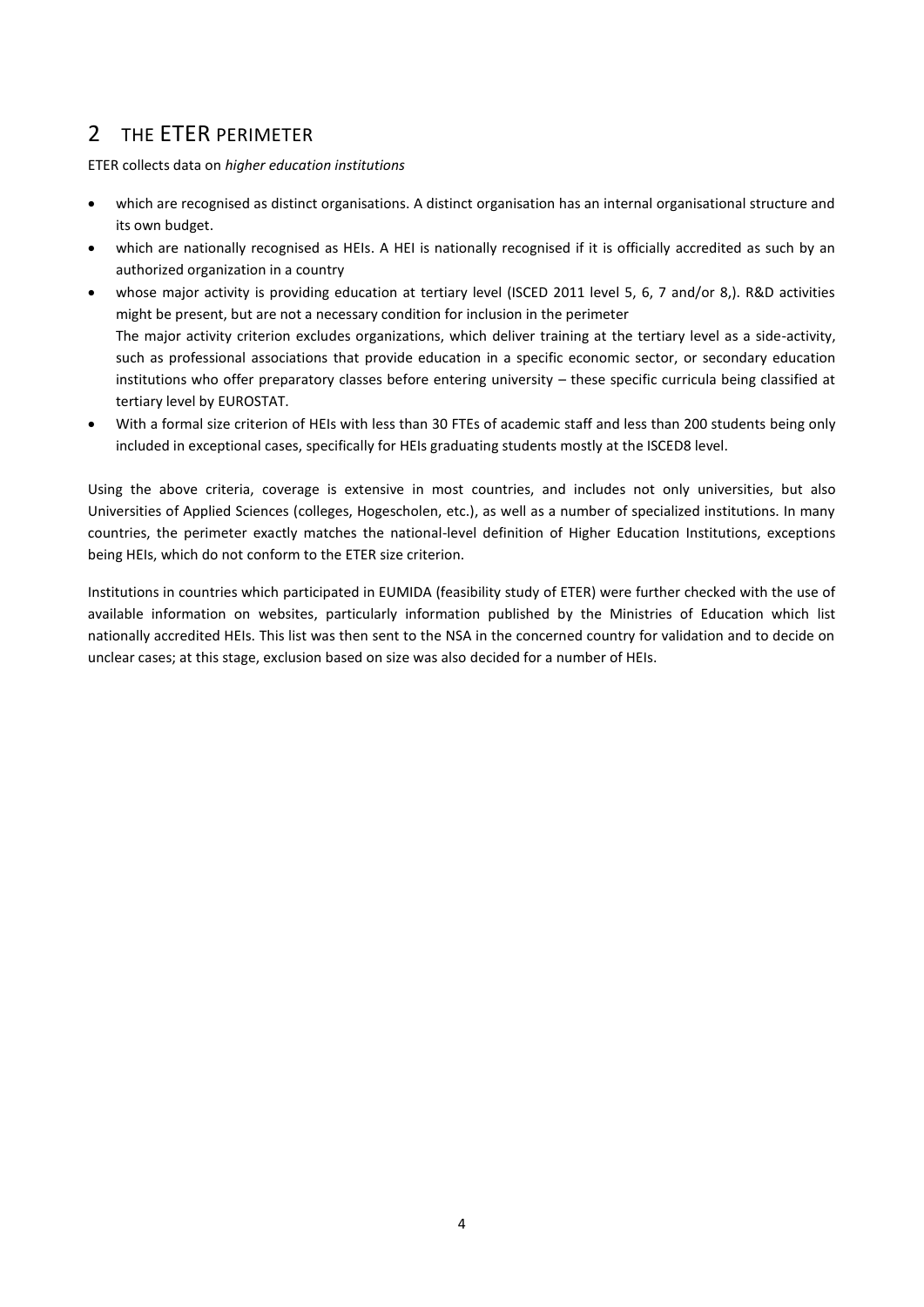# 3 COMPARING COVERAGE BY ETER AND EUROSTAT

ISCED mappings [\(http://www.uis.unesco.org/Education/ISCEDMappings/Pages/default.aspx\)](http://www.uis.unesco.org/Education/ISCEDMappings/Pages/default.aspx) were used to carry out a systematic analysis of coverage. ISCED mappings provide a fine-grained identification and classification of national educational curricula, providing information on their characteristics, classification, number of students, and level of qualification. For our purpose, the curricula in ISCED mappings were attributed to groups of HEIs and checked against curricula covered by ETER. This allowed a fine-grained correlation between the curriculum-based approach of UOE and the institution-based approach of ETER in order to better understand the sources of differences in the numbers of students and or graduates.

ETER-EUROSTAT comparisons per country are available on the ETER website together with national perimeter descriptions. An example is provided in [Table 1](#page-5-0) below.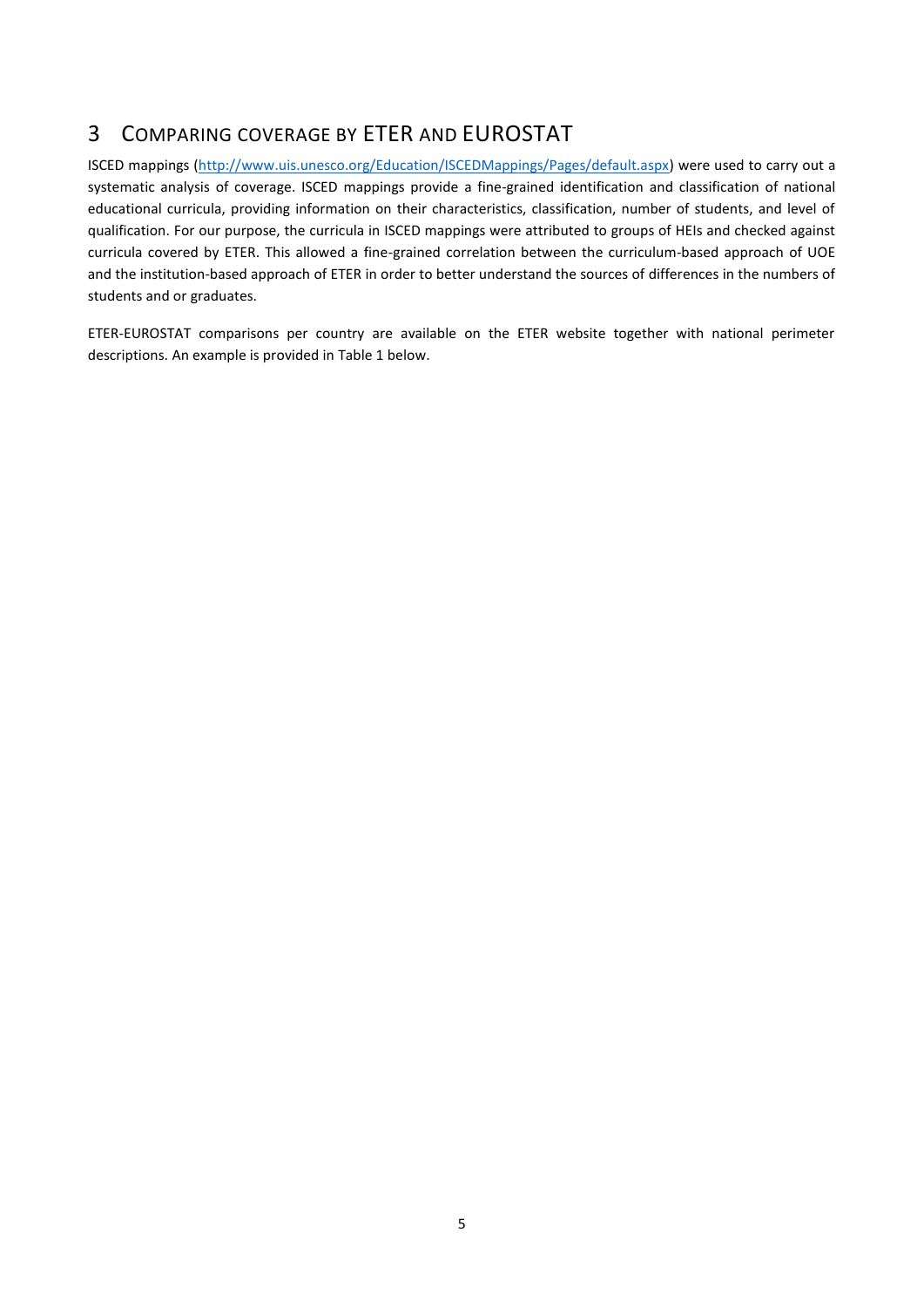#### **TABLE 1. MAPPING SCHEME FOR SWITZERLAND**

| <b>Perimeter description</b>                                                                                                                                                     | The perimeter includes all institutions which are officially recognized as part of the Higher Education System by law, including universities, universities of applied sciences and teacher-trainign institutions; are exclude<br>level (however with a strongly decreasing share of tertiary education in the last ten years). About half of these students are enrolled in public higher professional schools (largely full time), the rest in part-time profe |                                |                     |                                              |                                                                                                                                                                             |                                                                                                                                                             |                                                                                               |                                                                                                                                                                   |  |  |
|----------------------------------------------------------------------------------------------------------------------------------------------------------------------------------|------------------------------------------------------------------------------------------------------------------------------------------------------------------------------------------------------------------------------------------------------------------------------------------------------------------------------------------------------------------------------------------------------------------------------------------------------------------|--------------------------------|---------------------|----------------------------------------------|-----------------------------------------------------------------------------------------------------------------------------------------------------------------------------|-------------------------------------------------------------------------------------------------------------------------------------------------------------|-----------------------------------------------------------------------------------------------|-------------------------------------------------------------------------------------------------------------------------------------------------------------------|--|--|
| Switzerland                                                                                                                                                                      | <b>ISCED level</b>                                                                                                                                                                                                                                                                                                                                                                                                                                               | N. of Institutions (estimated) |                     | <b>ETER coverage by students'</b><br>numbers | <b>Sector description</b>                                                                                                                                                   | Programme (ISCED mapping) included in ETER                                                                                                                  | Programme (ISCED mapping) not included in ETER                                                | Most relevant exclusion cases in ETER (institutions)                                                                                                              |  |  |
|                                                                                                                                                                                  |                                                                                                                                                                                                                                                                                                                                                                                                                                                                  | All                            | Included in<br>ETER |                                              |                                                                                                                                                                             |                                                                                                                                                             |                                                                                               |                                                                                                                                                                   |  |  |
| University sector                                                                                                                                                                | 6, 7, 8                                                                                                                                                                                                                                                                                                                                                                                                                                                          | 14                             | 13                  | Nearly 100%                                  | This sector includes the 10 Cantonal universities, two federal<br>nstitutes of technology as well as a small number of HEIs recognized<br>by the law.                       | 7.1 University diploma / 6.3 University/UAS bachelor / 7.02 University 7.03 university post-graduate<br>master /8.01 University doctorate                   |                                                                                               | Facoltà di Teologia di Lugano, Frankin College Switzerland, Theologische Hochschule Chur, Institut Universitaire<br>Kurt Bösch excluded because of size threshold |  |  |
| Universities of applied sciences                                                                                                                                                 | 6.7                                                                                                                                                                                                                                                                                                                                                                                                                                                              | 9                              | 8                   | Nearly 100%                                  | of applied sciences currently recognised by the Confederation.                                                                                                              | This sector includes the seven public and the two private universities $6.2$ university of applied science diploma / 6.04 Fachhochschule, post-<br>graduate |                                                                                               | UAS Les-Roches-Gruyere excluded since it is below the size threshold                                                                                              |  |  |
| Universities of teacher Education Teacher                                                                                                                                        | 6.7                                                                                                                                                                                                                                                                                                                                                                                                                                                              | 15                             | 14                  | Nearly 100%                                  | This sector includes the 15 teacher training universities not integrated 6.1 Pedagogical university diploma (bachelor included in figures for<br>in the UAS.                | the UAS sector)                                                                                                                                             |                                                                                               | Hochschule für Logopädie Rorschach excluded since it is below the size threshold                                                                                  |  |  |
| Federal PET Diploma examination / higher<br>vocational education, stage I                                                                                                        | 5,6                                                                                                                                                                                                                                                                                                                                                                                                                                                              | some hundreds<br>(estimate)    | $\mathbf{0}$        | Not covered                                  | Exams regulated at the federal level, no mandatory curricula, but<br>preparatory courses offered by a large number of mostly private<br>providers.                          |                                                                                                                                                             | 6.05 Federal PET Diploma examination / higher vocational<br>education, stage 1                | No reliable data on students as there are not mandatory and structured curricula.                                                                                 |  |  |
| higher vocational education, stage I (no<br>regulation on the federal level)                                                                                                     | 5.6                                                                                                                                                                                                                                                                                                                                                                                                                                                              | some hundreds<br>(estimate)    | $^{\circ}$          | Not covered                                  | Exams regulated at the federal level, no mandatory curricula, but<br>preparatory courses offered by a large number of mostly private<br>providers.                          |                                                                                                                                                             | federal level)                                                                                | 5.15 Higher vocational education, stage I (no regulation on the No reliable data on students as there are not mandatory and structured curricula.                 |  |  |
| PET College /technical school                                                                                                                                                    |                                                                                                                                                                                                                                                                                                                                                                                                                                                                  | 150                            | $^{\circ}$          | Not covered                                  | Cantonal schools (Höhere Fachschulen) delivering professional<br>tertiary education degrees (duration 2-3 years). Older ISCED-1997 5B,<br>classified at ISCED-2011 level 6. |                                                                                                                                                             | 6.06 PET College /technical school / 6.07 Postgraduate course<br>PET college                  | This sector is not included in ETER since it is too fragmented and only aggregated data at regional level are<br>available.                                       |  |  |
| Advanced Federal PET diploma examination /<br>higher vocational education, stage II                                                                                              |                                                                                                                                                                                                                                                                                                                                                                                                                                                                  | some hundreds<br>(estimate)    | $\mathbf{0}$        | Not covered                                  | Exams regulated at the federal level, no mandatory curricula, but<br>preparatory courses offered by a large number of mostly private<br>providers.                          |                                                                                                                                                             | 7.04 Advanced Federal PET diploma examination / 5.16 higher<br>vocational education, stage II | No reliable data on students as there are not mandatory and structured curricula.                                                                                 |  |  |
| Source<br>Official list of recognised institutions by the swiss law from the Swiss rectors conference (last consulted 24.06.2016)<br>https://www.swissuniversities.ch/en/higher- |                                                                                                                                                                                                                                                                                                                                                                                                                                                                  |                                |                     |                                              |                                                                                                                                                                             |                                                                                                                                                             |                                                                                               |                                                                                                                                                                   |  |  |

## The number of students in the ISCED mapping might slightly diverge from EUROSTAT educational statistics.

<span id="page-5-0"></span>area/recognised-swiss-higher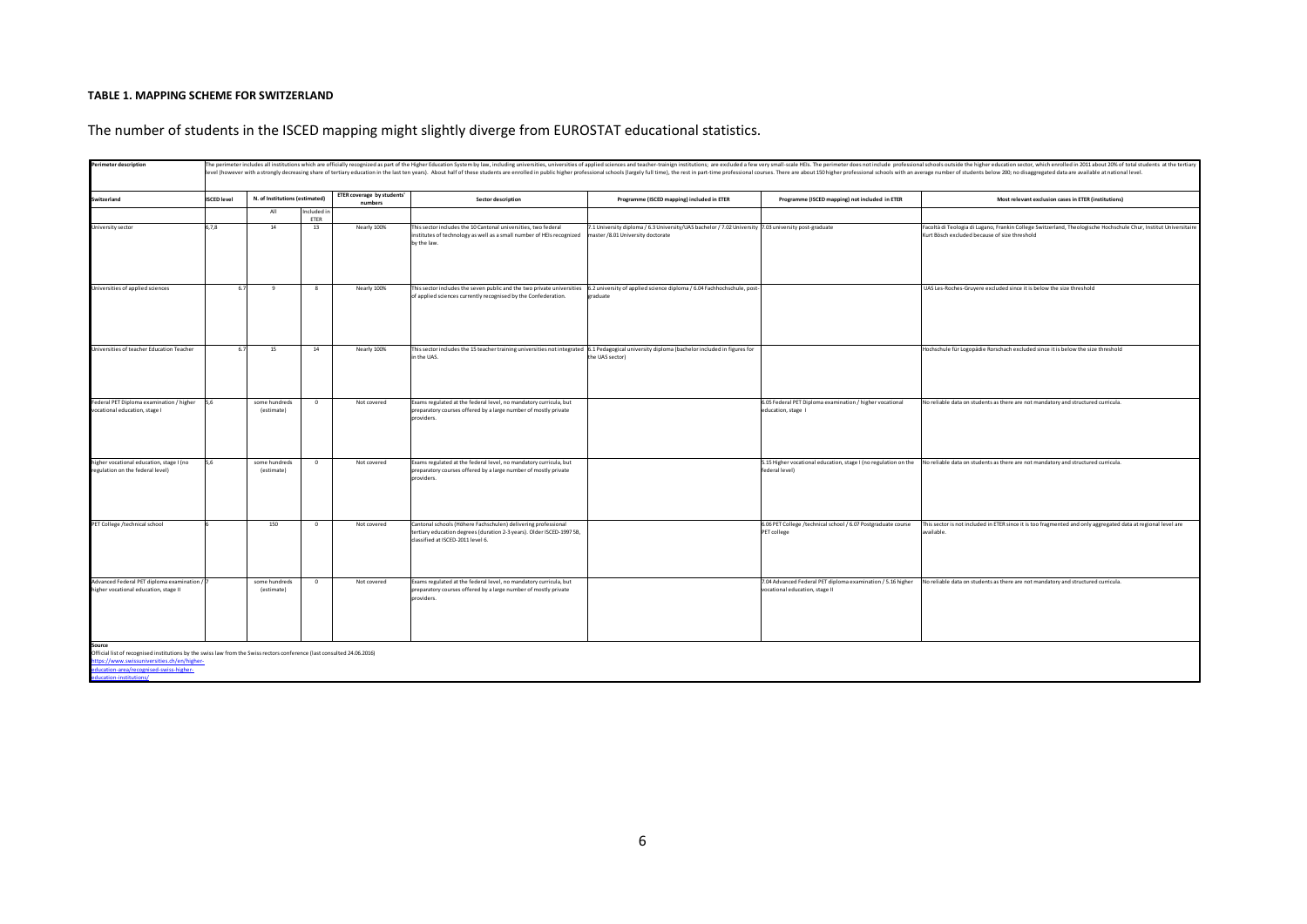## 3.1.1 OVERVIEW OF COVERAGE

[Table 2](#page-7-0) shows a detailed comparison of coverage and [Figure 1](#page-6-0) compares aggregated student numbers from EUROSTAT and ETER based on the ISCED-2011 classification. At ISCED levels 6, 7 and 8, for most of the countries, the ETER coverage is very close to EUROSTAT national aggregates, showing that the perimeter is largely the same. The countries for which ETER coverage is below 91% are seven at ISCED6 level, two at ISCED7 and eight at ISCED8 level. On the contrary, coverage at ISCED level 5 is much lower than in EUROSTAT and exceeds 90% only in five countries.

Some differences in the number of students are not generated by inclusion or exclusion of HEIs, but by different counting methods between ETER and EUROSTAT, as the former adopt an institution-centred view and the latter a curriculum-centred. This is a source of some differences in counts (for example double counting in ETER of students enrolled in more than one HEI).



#### <span id="page-6-0"></span>**FIGURE 1. PERCENTAGE COVERAGE OF ETER COMPARED WITH EUROSTAT DATA, 2013/2014**

### In further detail,

a) The overall coverage in ETER of ISCED 5 is indeed low, since ETER includes only 1/3 of EUROSTAT students at this level.

There are however large differences between countries.

In nine countries, more than half of the ISCED 5 students are included, i.e. Croatia, Cyprus, Denmark, Hungary, Iceland, Ireland, Latvia, Malta and UK.

In 8 countries there are no ISCED 5 students both in ETER and in EUROSTAT.

In the other 10 countries for which ETER does not include ISCED students, no coverage results from the exclusion of professional colleges and/or vocational educational centres, for which the highest degree delivered is at ISCED level 5. There is very limited information available on these institutions, but is seems that this sector is highly fragmented (see [Table 3\)](#page-9-0) and no systematic data collection is undertaken by most NSAs.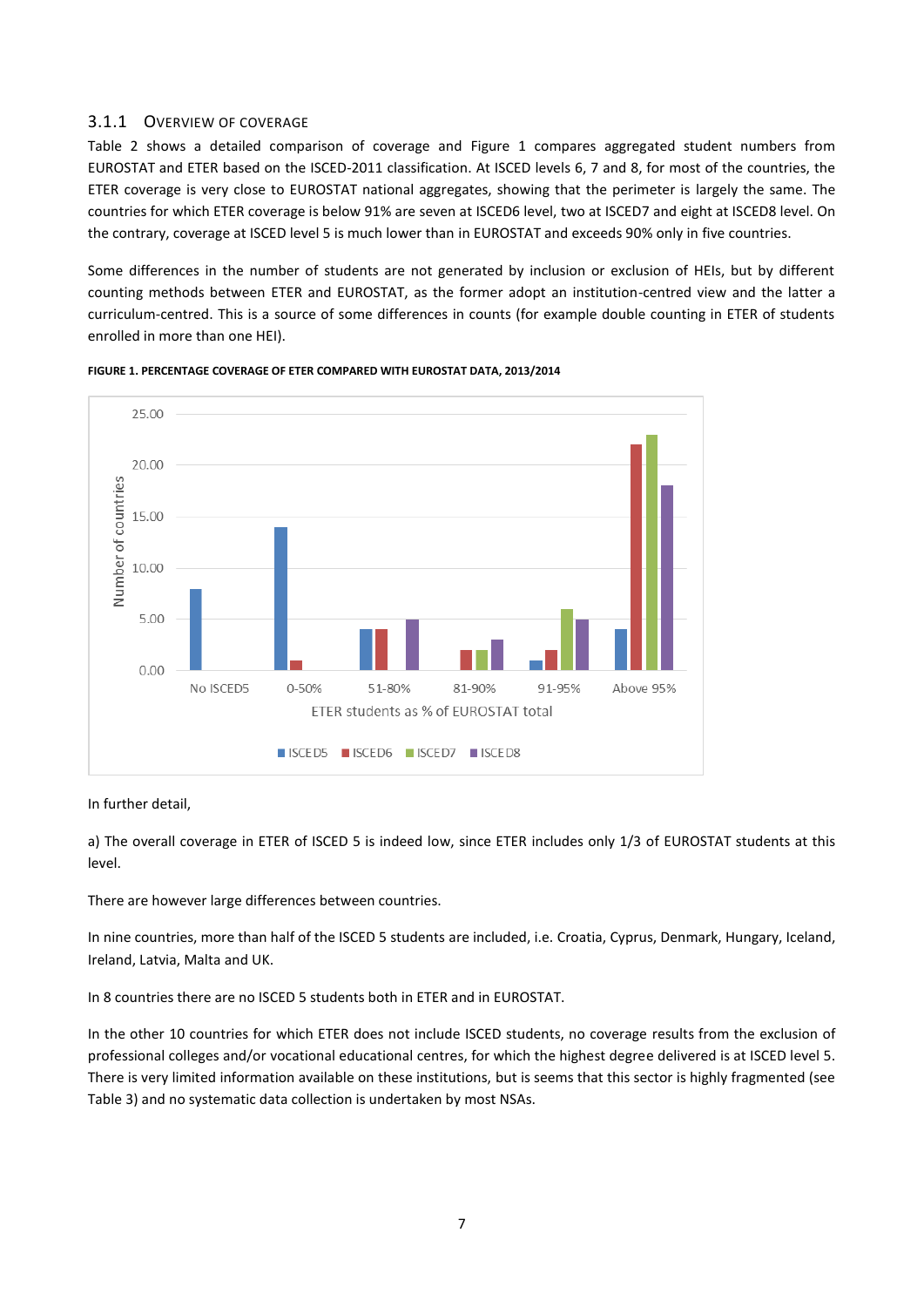#### **TABLE 2. COMPARISON ETER – EUROSTAT FOR THE NUMBER OF STUDENTS, YEAR 2013/2014**

<span id="page-7-0"></span>

|                                       |                          |            | <b>ETER</b> |            |         |           | <b>EUROSTAT</b> |           |         |        | Coverage |        |         |        |
|---------------------------------------|--------------------------|------------|-------------|------------|---------|-----------|-----------------|-----------|---------|--------|----------|--------|---------|--------|
|                                       | <b>ISCED5</b>            | ISCED6     | SCED7       | ISCED7long | ISCED8  | ISCED5    | ISCED6          | ISCED7    | ISCED8  | ISCED5 | ISCED6   | ISCED7 | ISCED57 | ISCED8 |
| Belgium (Flanders)                    |                          | 181,705    | 49,043      |            | 11,127  | 24,567    | 191,075         | 53,695    | 8,917   | 0.00   | 0.95     | 0.91   | 0.86    | 1.25   |
| Bulgaria                              |                          | 191,145    | 53,748      | 32,051     | 5,854   |           | 191,416         | 85,823    | 6,055   |        | 1.00     | 1.00   | 1.00    | 0.97   |
| Czech Republic                        |                          | 229,064    | 84,941      | 38,817     | 25,165  | 998       | 256,329         | 136,207   | 25,090  | 0.00   | 0.89     | 0.91   | 0.90    | 1.00   |
| Denmark                               | 31,940                   | 183,675    | 68,729      | 712        | 9,692   | 33,460    | 187,902         | 70,168    | 9,869   | 0.95   | 0.98     | 0.99   | 0.98    | 0.98   |
| Germany                               |                          | 1,540,903  | 385,292     | 575,886    | 111,393 | 476       | 1,734,827       | 962,201   | 214,700 | 0.00   | 0.89     | 1.00   | 0.93    | 0.52   |
| Estonia                               |                          | 40,539     | 12,746      | 3,731      | 2,982   |           | 40,539          | 16,477    | 2,982   |        | 1.00     | 1.00   | 1.00    | 1.00   |
| Ireland                               | 38,952                   | 123,616    | 22,425      |            | 7,898   | 17,963    | 154,294         | 23,690    | 7,965   | 2.17   | 0.80     | 0.95   | 0.94    | 0.99   |
| Greece                                |                          | 248,783    | 38,463      | 50,916     | 23,066  |           | 598,990         | 54,558    | 23,881  |        | 0.42     | 1.64   | 0.52    | 0.97   |
| Spain                                 |                          | 1,159,468  | 122,770     | 257,471    |         | 366,049   | 1,180,345       | 411,451   | 24,317  | 0.00   | 0.98     | 0.92   | 0.79    |        |
| France                                | 142,907                  | 747,367    | 405,858     | 333,855    | 71,542  | 503,711   | 961,447         | 854,784   | 68,938  | 0.28   | 0.78     | 0.87   | 0.70    | 1.04   |
| Croatia                               | 107                      | 101,827    | 34,930      | 24,333     | 3,219   | 107       | 103,168         | 59,567    | 3,219   | 1.00   | 0.99     | 0.99   | 0.99    | 1.00   |
| Italy                                 |                          | 1,080,162  | 350,796     | 372,162    | 34,119  | 5,201     | 1,090,764       | 724,883   | 33,512  | 0.00   | 0.99     | 1.00   | 0.99    | 1.02   |
| Cyprus                                | 2,101                    | 19,028     | 9,468       | 428        | 929     | 2,957     | 19,779          | 10,009    | 929     | 0.71   | 0.96     | 0.99   | 0.95    | 1.00   |
| Latvia                                | 15,677                   | 55,968     | 12,160      |            | 2,406   | 17,053    | 57,955          | 12,257    | 2,406   | 0.92   | 0.97     | 0.99   | 0.96    | 1.00   |
| Lithuania                             |                          | 112,925    | 21,213      | 8,795      | 2,426   |           | 113,881         | 31,822    | 2,686   |        | 0.99     | 0.94   | 0.98    | 0.90   |
| Luxembourg                            |                          | 3,222      | 1,098       |            | 390     | 329       |                 |           |         |        |          |        |         |        |
| Hungary                               | 10,769                   | 227,390    | 72,878      | 5,310      | 7,283   | 20,100    | 228,535         | 73,473    | 7,347   | 0.54   | 0.99     | 1.06   | 0.98    | 0.99   |
| Malta                                 | 2,189                    | 6,793      | 2,487       | 896        | 95      | 2,162     | 6,933           | 3,420     | 95      | 1.01   | 0.98     | 0.99   | 0.99    | 1.00   |
| Netherlands                           | 3,212                    | 583,427    | 105,979     | $\sim$     | 8,702   |           |                 |           | 13,849  |        |          |        |         | 0.63   |
| Austria                               | 8,913                    | 179,062    | 65,708      | 73,725     | 24,576  | 77,542    | 179,406         | 139,697   | 24,579  | 0.11   | 1.00     | 1.00   | 0.83    | 1.00   |
| Poland                                |                          | 1,087,734  | 369,916     | 160,979    | 40,232  | 5,803     | 1,172,637       | 540,868   | 43,358  | 0.00   | 0.93     | 0.98   | 0.94    | 0.93   |
| Portugal                              |                          | 217,776    | 57,997      | 62,454     | 20,245  |           | 220,859         | 121,096   | 20,245  |        | 0.99     | 0.99   | 0.99    | 1.00   |
| Romania                               |                          |            |             |            |         |           | 377,136         | 181,578   | 19,992  |        |          |        |         |        |
| Slovenia                              |                          |            |             |            |         | 13,251    | 51,092          | 23,263    | 3,016   |        |          |        |         |        |
| Slovakia                              | $\overline{\phantom{a}}$ | 120,633    | 62,482      | 10,410     | 10,953  | 2,872     | 120,806         | 74,912    | 10,953  | 0.00   | 1.00     | 0.97   | 0.97    | 1.00   |
| Finland                               | $\sim$                   | 223,519    | 57,087      | 5,170      | 20,283  | 21        | 223,519         | 62,257    | 20,283  | 0.00   | 1.00     | 1.00   | 1.00    | 1.00   |
| Sweden                                | 5,141                    | 297,180    | 59,175      | 85,107     | 21,621  | 25,465    | 247,169         | 135,220   | 21,590  | 0.20   | 1.20     | 1.07   | 1.10    | 1.00   |
| United Kingdom                        | 222,930                  | 1,433,710  | 425,985     | 88,355     | 111,345 | 285,343   | 1,532,677       | 423,518   | 111,395 | 0.78   | 0.94     | 1.21   | 0.97    | 1.00   |
| Iceland                               | 321                      | 13,740     | 4,124       | 297        | 472     | 452       | 13,768          | 4,407     | 470     | 0.71   | 1.00     | 1.00   | 0.99    | 1.00   |
| Liechtenstein                         |                          | 468        | 243         |            | 21      |           | 468             | 243       | 119     |        | 1.00     | 1.00   | 1.00    | 0.18   |
| Norway                                |                          | 179,085    | 38,952      | 27,436     | 9,436   | 9,758     | 186,971         | 60,151    | 7,327   | 0.00   | 0.96     | 1.10   | 0.96    | 1.29   |
| Switzerland                           |                          | 145,998    | 56,447      | 3,279      | 23,237  | 9,538     | 193,479         | 63,316    | 23,237  | 0.00   | 0.75     | 0.94   | 0.77    | 1.00   |
| Former Yugoslav Republic of Macedonia |                          | 54,750     | 3,314       | $\sim$     | 456     |           | 56,906          | 3,550     | 226     |        | 0.96     | 0.93   | 0.96    | 2.02   |
| Serbia                                |                          | 146,952    | 33,603      |            | 7,712   |           | 200,658         | 34,469    | 7,721   |        | 0.73     | 0.97   | 0.77    | 1.00   |
| Turkey                                |                          |            |             |            |         |           |                 |           |         |        |          |        |         |        |
| <b>ETER countries</b>                 | 485,159                  | 10,937,614 | 3,090,057   | 2,222,575  | 618,877 | 1,411,927 | 11,467,502      | 5,248,189 | 723,943 | 0.34   | 0.95     | 1.01   | 0.92    | 0.85   |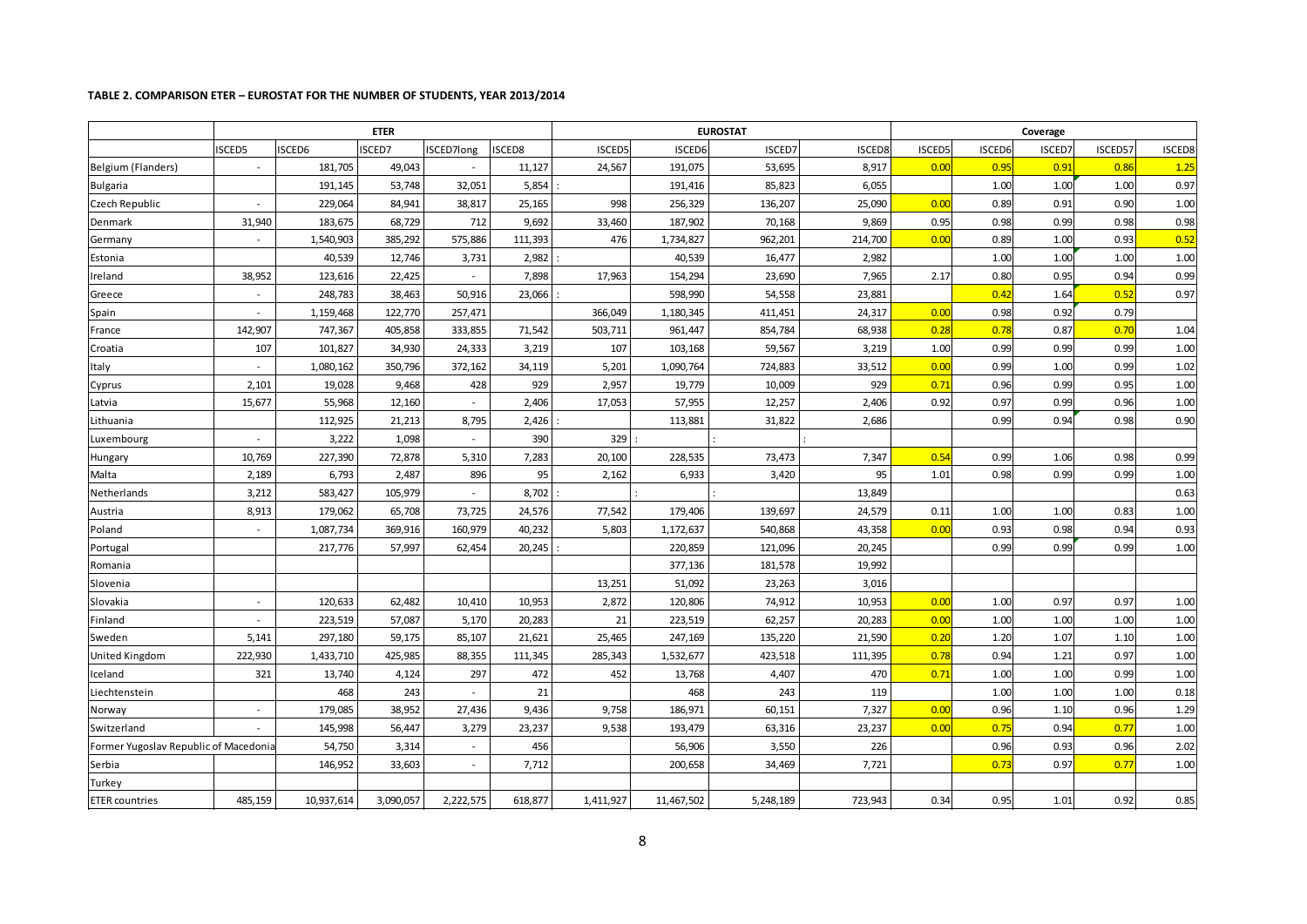b) The coverage of ISCED6 is generally very good in most countries, the aggregated coverage being 91%. In seven countries the coverage of ISCED6 students is below 90%. In some cases, these differences are related to data issues, in other cases to structural characteristics of higher education:

- For Greece, the country with the largest difference, the reason is a divergence in definition of students, ETER including only "active" students, while EUROSTAT covers all enrolments. This is due to recent changes in the legal framework for higher education in the country.
- For Germany and Switzerland, the difference is due to a large vocational educational sector with curricula classified at ISCED level 6. See further analysis in next section.
- For France, the under-coverage is due to two reasons: the exclusion based on size, of many smaller (mainly private) HEIs outside the university sector (but delivering programmes and qualifications at ISCED levels 6 and 7) and the exclusion of some curricula, particularly preparatory curricula to the Grandes Ecoles, where the curriculum is classified at level ISCED 6, but it is offered by schools mostly active at the secondary level (lycées). See further analysis in next section.
- For Poland, the difference seems to be due to comparability problems with data, which will be addressed in the future with the NSA.
- For Serbia, difference is due to the exclusion of a large number of vocational colleges, mostly delivering degree at ISCED level 6.
- For Ireland, the difference is mostly due to different classification of students adopted by the National Statistical Authority for ETER with respect to EUROSTAT, since the number of ISCED5 students is larger in ETER than in EUROSTAT, while the ISCED 6 students is lower.

c) There are only two countries for which coverage of master level is slightly below 91%; for France reasons are similar to above, for the Czech Republic need to be investigated, but might be due to the exclusion from ETER data of some curricula.

d) Institutional coverage at ISCED level 8 (PhDs) is complete in all countries. Differences are due to data problems, like in the case of Germany (no complete data on PhD students at institutional level), Netherlands (data currently available in ETER refer to contractual FTEs) and Spain (no data delivered). The coverage of ISCED8 is expected to reach 100% once these issues are solved.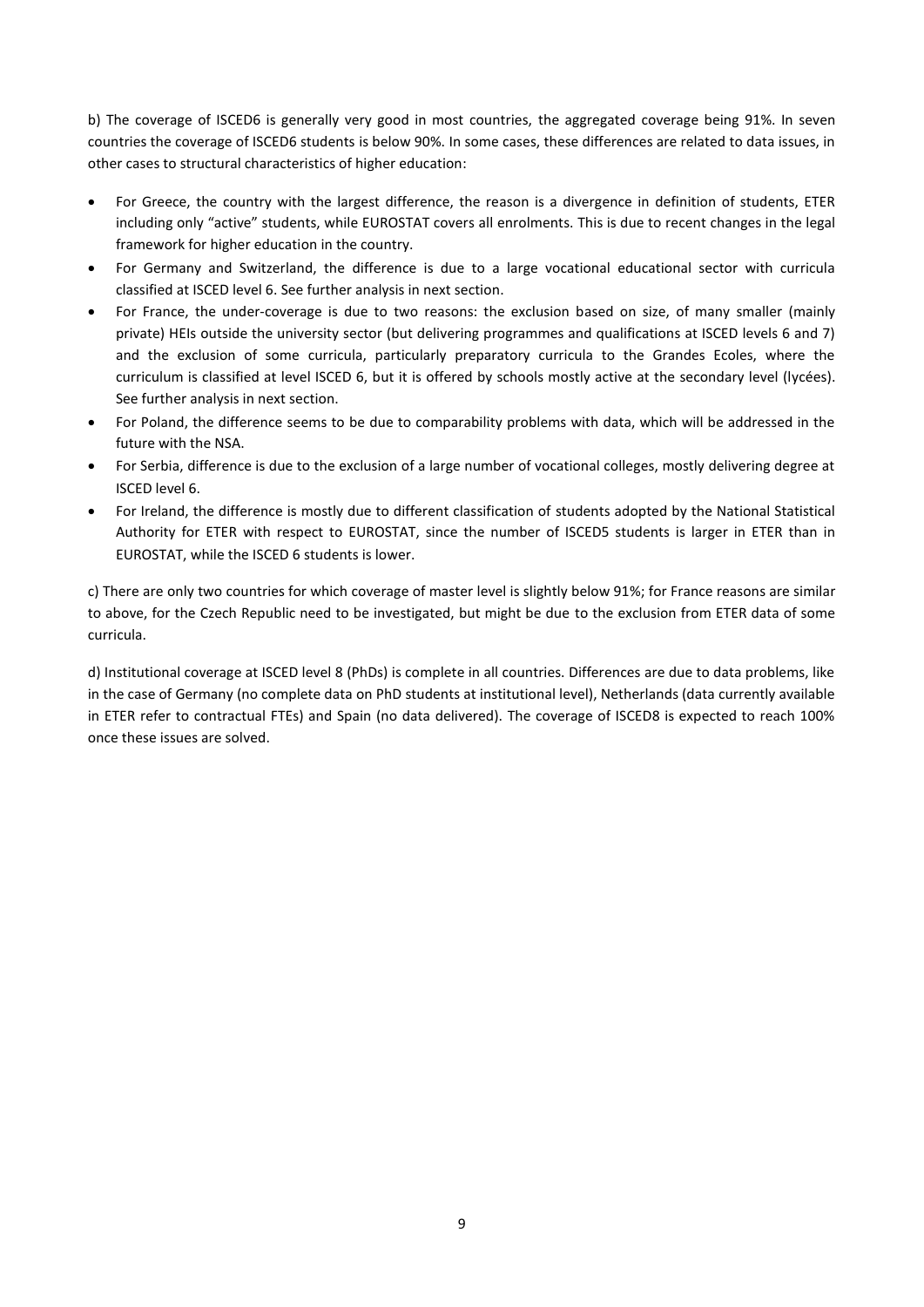#### <span id="page-9-0"></span>**TABLE 3. DIFFERENCES IN COVERAGE BY ISCED LEVEL AND COUNTRY**

|                                             | <b>ETER</b> coverage |               |        |        | <b>General remarks</b> |                                                                                                                                                                                                                                                                           | Reasons for undercoverage                                                                                                                                                                                                                                |                                                                                                                 |                                                                                        |
|---------------------------------------------|----------------------|---------------|--------|--------|------------------------|---------------------------------------------------------------------------------------------------------------------------------------------------------------------------------------------------------------------------------------------------------------------------|----------------------------------------------------------------------------------------------------------------------------------------------------------------------------------------------------------------------------------------------------------|-----------------------------------------------------------------------------------------------------------------|----------------------------------------------------------------------------------------|
|                                             | <b>ISCED5</b>        | <b>ISCED6</b> | ISCED7 | ISCED8 |                        | <b>ISCED 5</b>                                                                                                                                                                                                                                                            | <b>ISCED 6</b>                                                                                                                                                                                                                                           | <b>ISCED7</b>                                                                                                   | <b>ISCED 8</b>                                                                         |
| Austria                                     | 0.11                 | 1.00          | 1.00   | 1.00   |                        | About 600 colleges and higher vocational schools offer<br>the bulk of ISCED5 curricula, some courses are also<br>offered by HEIs graduating at level 6, these are also                                                                                                    | Full coverage (with few exceptions)                                                                                                                                                                                                                      | Full coverage<br>with few<br>exceptions)                                                                        | Full coverage                                                                          |
|                                             |                      |               |        |        |                        | covered by ETER but are only a minority of ISCED5                                                                                                                                                                                                                         |                                                                                                                                                                                                                                                          |                                                                                                                 |                                                                                        |
| Belgium<br>(Flemish)                        | 0.00                 | 0.50          | 0.53   | 0.71   |                        | Vocational education at intermediary level between<br>secondary and bachelor offered by centers of adult<br>aducation and by secondary higher education<br>insittutions. Not covered by ETER.                                                                             | Full coverage (with few missing curricula<br>within the HEIs included)                                                                                                                                                                                   | Full coverage<br>(with few<br>missing<br>curricula)                                                             | Full coverage, but<br>differences in<br>counting methods                               |
| Bulgaria                                    |                      | 1.00          | 1.00   | 0.97   |                        | No ISCED5 students.                                                                                                                                                                                                                                                       | Full coverage                                                                                                                                                                                                                                            | Full coverage                                                                                                   | Full coverage                                                                          |
| Croatia                                     | 1.00                 | 0.99          | 0.99   | 1.00   |                        | No ISCED5 students.                                                                                                                                                                                                                                                       | Full coverage                                                                                                                                                                                                                                            | Full coverage                                                                                                   | Full coverage                                                                          |
| Cyprus                                      | 0.71                 | 0.96          | 0.99   | 1.00   |                        | Five public institutes of tertiary education (only Cyprus<br>Police Academy meets ETER criteria in academic year 2011<br>2012) and thirty private (thirteen of them do not meet                                                                                           | Full coverage                                                                                                                                                                                                                                            | Full coverage                                                                                                   | Full coverage                                                                          |
|                                             | 0.00                 | 0.89          | 0.91   | 1.00   |                        | ETER criteria in academic year 2011-2012). Difference due<br>to not-included institutions.<br>18 conservatoires not included in ETER<br>174 Higher technical schools not included Full coverage                                                                           |                                                                                                                                                                                                                                                          |                                                                                                                 | Full coverage                                                                          |
| Czech Republic                              |                      |               |        |        |                        |                                                                                                                                                                                                                                                                           | in ETER (about 30'000 students)                                                                                                                                                                                                                          |                                                                                                                 |                                                                                        |
| Denmark                                     | 0.95                 | 0.98          | 0.99   | 0.98   |                        | Full coverage except few maritime insitutions                                                                                                                                                                                                                             | Full coverage                                                                                                                                                                                                                                            | Full coverage                                                                                                   | Full coverage                                                                          |
| Estonia                                     |                      | 1.00          | 1.00   | 1.00   |                        | No ISCED5 students.                                                                                                                                                                                                                                                       | Full coverage                                                                                                                                                                                                                                            | Full coverage                                                                                                   | Full coverage                                                                          |
| Finland                                     |                      | 1.00          | 1.00   | 1.00   |                        | No ISCED5 students.                                                                                                                                                                                                                                                       | Full coverage                                                                                                                                                                                                                                            | Full coverage                                                                                                   | Full coverage                                                                          |
| Former Yugoslav<br>Republic of<br>Macedonia |                      | 0.96          | 0.93   | 2.02   |                        | No ISCED5 students.                                                                                                                                                                                                                                                       | Situation unclear as ETER data have been elaborated by the consortium, but<br>very large coverage.                                                                                                                                                       |                                                                                                                 |                                                                                        |
| France                                      | 0.28                 | 0.78          | 0.87   | 1.04   |                        | Only ISCED5 diplomas delivered by universities are<br>covered. Preparatory classes and higher professional<br>schools are not covered.                                                                                                                                    | Undercoverage due to exclusion because Undercoverage<br>of size of most business schools and high<br>professional schools, as well as of<br>preparatory classes to grandes écoles.<br>Additionally, data by ISCED level missing<br>for many art schools. | due to exclusion<br>because of size<br>of most<br>business schools<br>and high<br>professional<br>schools       |                                                                                        |
| Germany                                     | 0.00                 | 0.89          | 1.00   | 0.52   |                        | Almost no tertiary education curricula are classified at<br>level 5                                                                                                                                                                                                       | Professional education institutions at<br>level 6 not included (vocational<br>academies, etc.)                                                                                                                                                           | Full coverage                                                                                                   | Data at the<br>institutional level<br>are not complete                                 |
| Greece                                      |                      | 0.42          | 1.64   | 0.97   |                        | No ISCED5 students.                                                                                                                                                                                                                                                       | Most of the difference due to inclusion in EUROSTAT of                                                                                                                                                                                                   |                                                                                                                 | Full coverage                                                                          |
|                                             |                      |               |        |        |                        |                                                                                                                                                                                                                                                                           | data on non-active students, few institutions excluded<br>because of size                                                                                                                                                                                |                                                                                                                 |                                                                                        |
| Hungary                                     | 0.54                 | 0.99          | 1.06   | 0.99   |                        | Undercoverage due to exclusion of ISCED5 diplomas in<br>secondary schools and missing numbers in universities<br>and colleges (to be checked).                                                                                                                            | Full coverage                                                                                                                                                                                                                                            | Full coverage                                                                                                   | Full coverage                                                                          |
| Iceland                                     | 0.71                 | 1.00          | 1.00   | 1.00   |                        | Full coverage                                                                                                                                                                                                                                                             | Full coverage                                                                                                                                                                                                                                            | Full coverage                                                                                                   | Full coverage                                                                          |
| Ireland                                     | 2.17                 | 0.80          | 0.95   | 0.99   |                        | Full coverage; ISCED5 diplomas offered in HEIs delivering<br>also ISCED6.                                                                                                                                                                                                 | Full coverage                                                                                                                                                                                                                                            | Reasons of<br>difference to be<br>checked                                                                       | Full coverage                                                                          |
| Italy                                       | 0.00                 | 0.99          | 1.00   | 1.02   |                        | Higher Technical education schools excluded (62 schools)                                                                                                                                                                                                                  | Full coverage                                                                                                                                                                                                                                            | Full coverage                                                                                                   | Full coverage                                                                          |
| Latvia                                      | 0.92                 | 0.97          | 0.99   | 1.00   |                        | Full coverage (only few exclusion cases)                                                                                                                                                                                                                                  | Full coverage (only few exclusion cases)                                                                                                                                                                                                                 | Full coverage                                                                                                   | Full coverage                                                                          |
| Liechtenstein                               |                      | 1.00          | 1.00   | 0.18   |                        | No ISCED5 students.                                                                                                                                                                                                                                                       | Full coverage                                                                                                                                                                                                                                            | Full coverage                                                                                                   | Full coverage                                                                          |
| Lithuania                                   |                      | 0.99          | 0.94   | 0.90   |                        | No ISCED5 students.                                                                                                                                                                                                                                                       | Full coverage                                                                                                                                                                                                                                            | Full coverage                                                                                                   | Full coverage                                                                          |
| Luxembourg                                  |                      |               |        |        |                        | About 20 secondary schools (lyceum) offer tertiary<br>education professional diplomas (ISCED 5); these are<br>excluded from the perimeter since this is only a side<br>activity to secondary education and the number of<br>students are quite low. Not included in ETER. | Full coverage                                                                                                                                                                                                                                            | Difference due<br>to non-inclusion<br>of second<br>masters in ETER<br>(to be revised)                           | Full coverage                                                                          |
| Malta                                       | 1.01                 | 0.98          | 0.99   | 1.00   |                        | Only ISCED5 at the university included. Two colleges and<br>few smaller HEIs not included.                                                                                                                                                                                | Full coverage                                                                                                                                                                                                                                            | Full coverage                                                                                                   | Full coverage                                                                          |
| Netherlands                                 |                      |               |        | 0.63   |                        | 10,000 more ISCED5 students studying in private<br>institutions not covered by ETER. However, the Dutch<br>NSA does not collect data on this directly from these<br>private institutions. Its estimate is based on a labour<br>force survey.                              | Full coverage                                                                                                                                                                                                                                            | Full coverage                                                                                                   | Full coverage, but<br>data currently in<br>contractual FTEs,<br>hence lower<br>figures |
| Norway                                      | 0.00                 | 0.96          | 1.10   | 1.29   |                        | No ISCED5 students                                                                                                                                                                                                                                                        | Vocational schools not included                                                                                                                                                                                                                          | Full coverage                                                                                                   | Full coverage                                                                          |
| Poland                                      | 0.00                 | 0.93          | 0.98   | 0.93   |                        | ISCED5 degrees in teacher training colleges, foreign<br>language colleges and colleges of social work, not<br>included in ETER.                                                                                                                                           | Diffferences due to comparability problems                                                                                                                                                                                                               |                                                                                                                 |                                                                                        |
| Portugal                                    |                      | 0.99          | 0.99   | 1.00   |                        | No ISCED5 students                                                                                                                                                                                                                                                        | Full coverage (some exclusions due to<br>size threshold)                                                                                                                                                                                                 | Full coverage                                                                                                   | Full coverage                                                                          |
| Serbia                                      |                      | 0.73          | 0.97   | 1.00   |                        | No ISCED5 students                                                                                                                                                                                                                                                        | Colleges of applied sciences and colleges Full coverage<br>of academic studies are excluded                                                                                                                                                              |                                                                                                                 | Full coverage                                                                          |
| Slovakia                                    | 0.00                 | 1.00          | 0.97   | 1.00   |                        | Higher professional education provided by secondary                                                                                                                                                                                                                       | Full coverage                                                                                                                                                                                                                                            | Full coverage                                                                                                   | Full coverage                                                                          |
| Spain                                       | 0.00                 | 0.98          | 0.92   |        |                        | schools, not covered by ETER.<br>Vocational educational centers, not covered by ETER                                                                                                                                                                                      | Full coverage (except the helath<br>specialist diploma)                                                                                                                                                                                                  | Difference due<br>to different<br>definitions, will<br>be aligned in<br>the next round<br>of data<br>collection | No ISCED8 data in<br>ETER                                                              |
| Sweden                                      | 0.20                 | 1.20          | 1.07   | 1.00   |                        | Only ISCED5 in universities and colleges included,                                                                                                                                                                                                                        | Difference to be checked                                                                                                                                                                                                                                 | Difference to be                                                                                                | Full coverage                                                                          |
| Switzerland                                 | 0.00                 | 0.75          | 0.94   | 1.00   |                        | specialized providers excluded<br>Professional diplomas not included (some hundreds of<br>providers).                                                                                                                                                                     | Professional colleges (150 HEIS) and some professional<br>exams excluded from ETER (some hundreds of                                                                                                                                                     | checked                                                                                                         | Full coverage                                                                          |
|                                             | 0.78                 | 0.94          | 1.21   | 1.00   |                        | Reasons for undercoverage to be checked.                                                                                                                                                                                                                                  | institutions).<br>Full coverage                                                                                                                                                                                                                          | Difference to be Full coverage                                                                                  |                                                                                        |
| United Kingdom                              |                      |               |        |        |                        |                                                                                                                                                                                                                                                                           |                                                                                                                                                                                                                                                          | checked                                                                                                         |                                                                                        |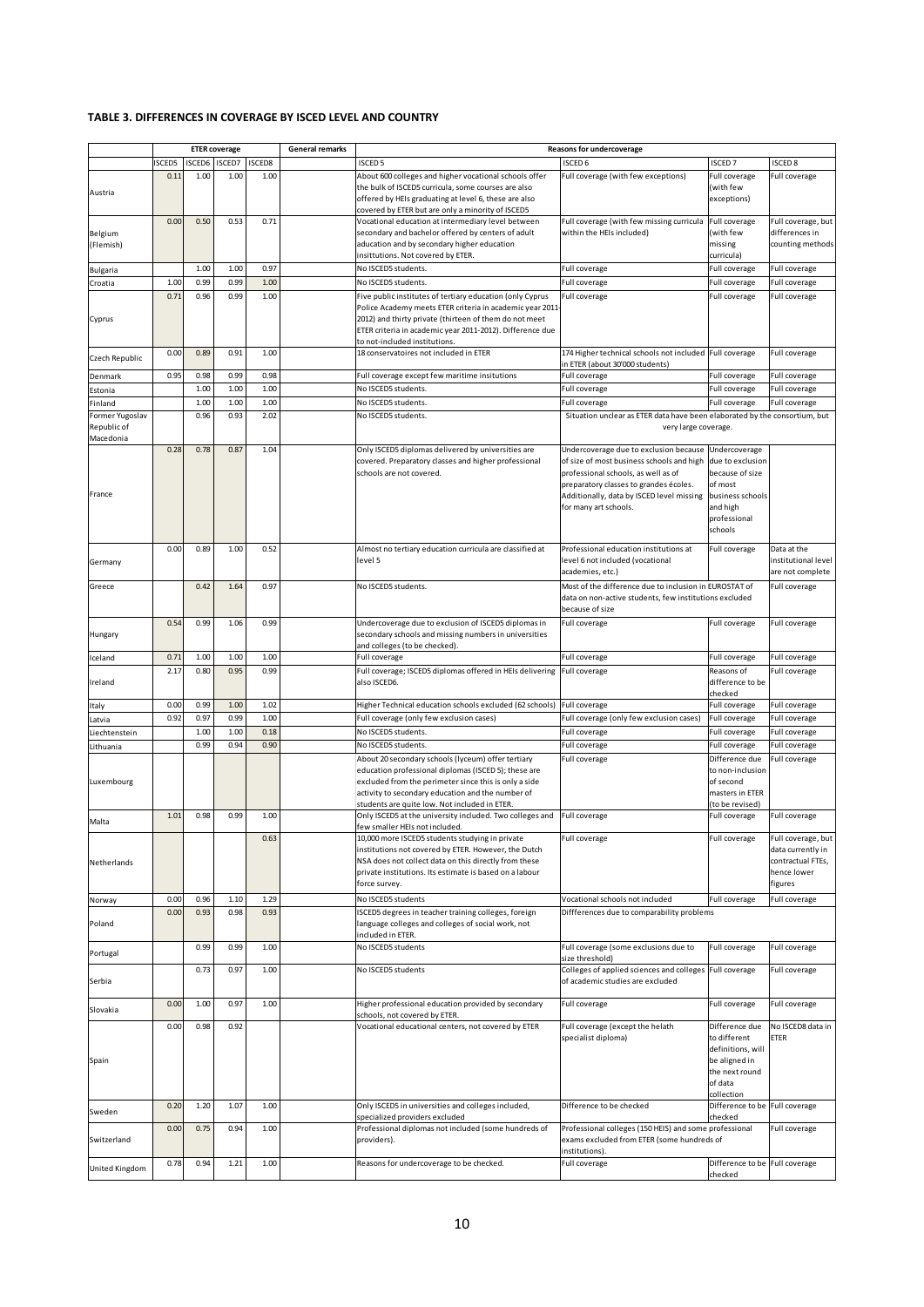## 3.1.2 SPECIFIC COUNTRY CASES

In this section, we provide more in-depth analysis of three countries - France, Germany and Switzerland - where coverage at ISCED level 6 is relatively low. Student numbers in these tables are based on data from ISCED mappings, which do not correspond exactly to EUROSTAT statistics. The analysis illustrates issues related to the classification of curricula by the ISCED-2011 levels.

a) **France** (see [Table 1\)](#page-5-0). The French system is characterized by a high level of complexity; the correspondence with ISCED-2011 is made more difficult because, outside the university sector, the curricula structure is different, with a large share of long degrees leading directly to a master degree. Overall, there are about 4,000 institutions delivering degrees at tertiary level, of which only 316 (8%) are included in ETER, comprising however 71% of the total students at tertiary level [\(Table 4\)](#page-10-0).

France has a large number of ISCED5 students (1/3 of the European total) largely enrolled in about 2,500 professional schools and institutes of technology (IUT); only ISCED5 students in universities are currently covered by ETER and they represent about 1/3 of the total in the EUROSTAT data collection.

Lower coverage at ISCED6 (ETER covers only 78% of the EUROSTAT students) is due to two reasons: the exclusion of professional tertiary education (nurses, applied arts, etc.; about 500 institutions) and the non-inclusion of the students enrolled to preparatory classes for the French Grandes Ecoles, which are offered within secondary schools and classified at ISCED level 6 (450 institutions). Lower coverage at level 7 is mostly due to the exclusion of business schools: there are more than 200 such private schools, including about 130'000 students.

#### <span id="page-10-0"></span>**TABLE 4. HEIS IN FRANCE**

Source: French research ministry.

|                                                                                              |                |            | Students    | Institutions      |                    |                                    |       |  |  |
|----------------------------------------------------------------------------------------------|----------------|------------|-------------|-------------------|--------------------|------------------------------------|-------|--|--|
|                                                                                              |                |            |             |                   |                    | Institutions in   Institutions not |       |  |  |
|                                                                                              |                | in ETER    | not in ETER | Total             | <b>ETER</b>        | in ETER                            | Total |  |  |
| Class preparing for admission to Grandes Ecoles (CPGE)                                       |                | 0%         | 83'678      | 83'678            | 0%                 | 454                                | 454   |  |  |
| Higher technical sections (STS)                                                              | 144            | 0%         | 256'747     | 256'891           | 0%<br>$\mathbf{1}$ | 2'351                              | 2352  |  |  |
| University                                                                                   | 1'427'394 100% |            |             | 1'427'394         | 77 100%            |                                    | 77    |  |  |
| Grand établissement (GE)                                                                     | 92'267 100%    |            |             | 92'267            | 15 100%            |                                    | 15    |  |  |
| University of Technology                                                                     |                | 9'344 100% |             | 9'344             | 3 100%             |                                    | 3     |  |  |
| National Polytechnical Institute (INP)                                                       |                | 3'617 100% |             | 3'617             | 1 100%             |                                    |       |  |  |
| National School for Teaching and Education (ESPE)                                            | 26'815 100%    |            |             | 26'815            | 30 100%            |                                    | 30    |  |  |
| École normale supérieure (ENS)                                                               | 5'208 100%     |            |             | 5'208             | 4 100%             |                                    | 4     |  |  |
| <b>Other Engineering courses</b>                                                             | 92'077         | 99%        | 1'237       | 93'314            | 109<br>89%         | 14                                 | 123   |  |  |
| Private university (EPEU)                                                                    | 31'004         | 99%        | 337         | 31'341            | 9<br>75%           |                                    | 12    |  |  |
| Lawyers schools (excluding universities)                                                     | 7'240          | 81%        | 1'745       | 8'985             | 18<br>43%          | 24                                 | 42    |  |  |
| Business, management and accountancy schools (excluding higher technical certificates - BTS) | 1'051          | 1%         | 133'240     | 134'291           | 1%                 | 195                                | 196   |  |  |
| Art schools                                                                                  | 29'235         | 39%        | 45'152      | 74'387            | 50<br>17%          | 247                                | 297   |  |  |
| Paramedic and social care schools                                                            | 25             | 0%         | 135'096     | 135'121           | 0%                 | 514                                | 515   |  |  |
| Other institutions and courses                                                               | 15'929         | 27%        | 42'369      | 58'298            | 15%<br>77          | 432                                | 509   |  |  |
| Total                                                                                        | 1'741'350      | 71%        |             | 699'601 2'440'951 | 316<br>8%          | 3'644                              | 3959  |  |  |

b) **Germany** (see [Table 5\)](#page-11-0). The difference for Germany is entirely due to the vocational education schools (Berufsakademien und Höhere Fachschulen). These schools offer two-years education, but additionally one-year of working practice is required, and therefore have been classified at ISCED level 6, as their duration is considered three years (the minimum requirement for classification at ISCED6 level). There is no reliable information on the number and size of these HEIs, as there is no systematic data collection on this sector, but their total number is probably in the range of some hundreds.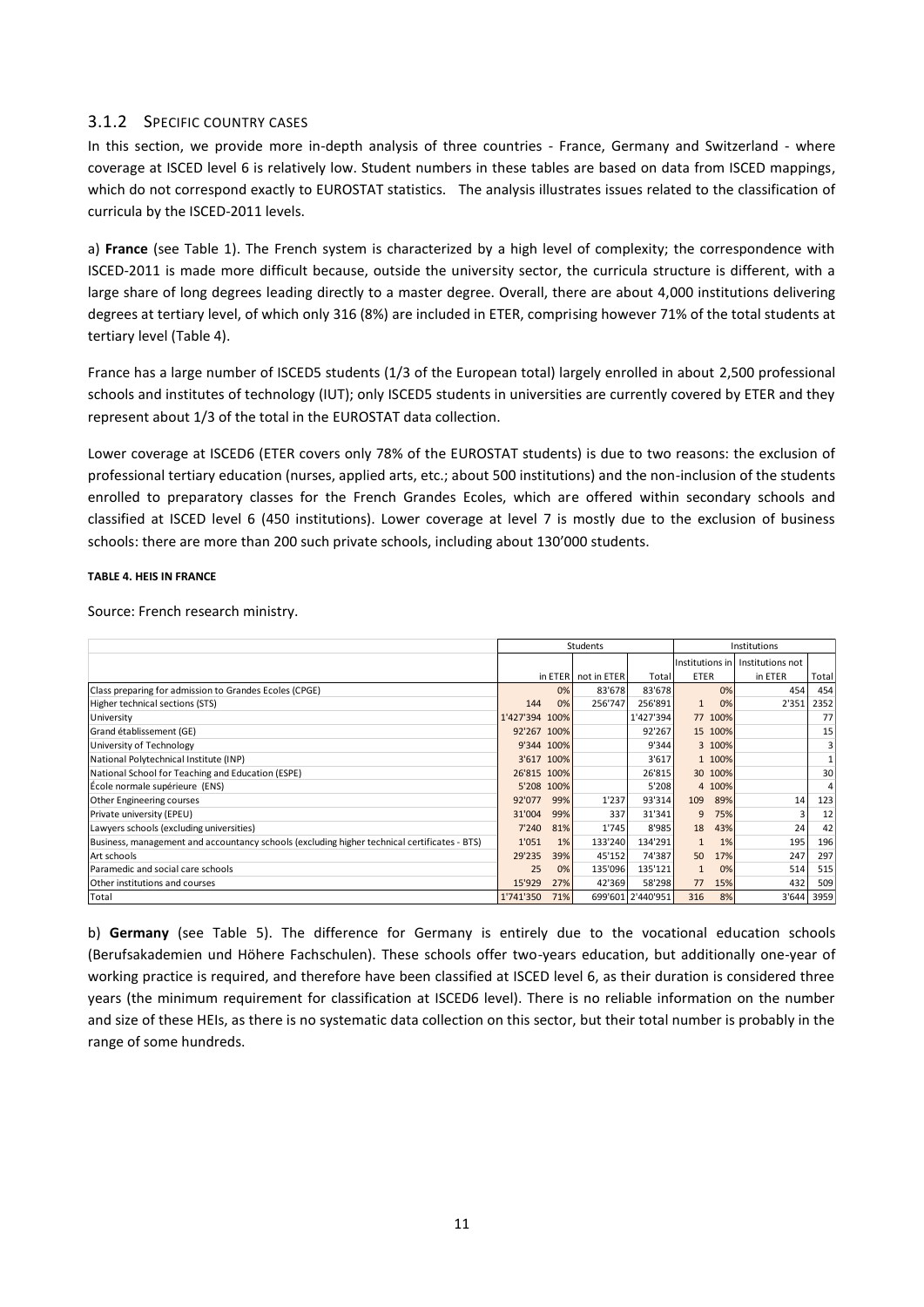#### <span id="page-11-0"></span>**TABLE 5. MAPPING SHEET FOR GERMANY**

| <b>Perimeter Description</b>                                                                                                                                                                                                         | In Germany, higher education are offered at three types of Higher Education Institutions. "Universities (Universitäten)" offer the whole range of academic disciplines, focusing in particular on basic research so<br>that advanced stages of study have mainly theoretical orientation and research-oriented components; "Universities of Applied Sciences (Fachhochschulen)" concentrate their study programmes in engineering          |                            |                                                           |                                                                                                                                                                                                 |                                                  |                                                                           |                                              |  |  |  |  |
|--------------------------------------------------------------------------------------------------------------------------------------------------------------------------------------------------------------------------------------|--------------------------------------------------------------------------------------------------------------------------------------------------------------------------------------------------------------------------------------------------------------------------------------------------------------------------------------------------------------------------------------------------------------------------------------------|----------------------------|-----------------------------------------------------------|-------------------------------------------------------------------------------------------------------------------------------------------------------------------------------------------------|--------------------------------------------------|---------------------------------------------------------------------------|----------------------------------------------|--|--|--|--|
|                                                                                                                                                                                                                                      | and other technical disciplines, business-related studies, social work, and design areas; "Universities of Art/Music (Kunst- und Musikhochschulen)" offer studies for artistic careers in fine arts, performing arts and<br>music.                                                                                                                                                                                                         |                            |                                                           |                                                                                                                                                                                                 |                                                  |                                                                           |                                              |  |  |  |  |
|                                                                                                                                                                                                                                      | Besides these three main types, which may be either state institutions or private institutions recognised by the State, some special categories exist, like church-maintained colleges, universities of cooperative<br>education (Berufsakademien), colleges of education or colleges of public administration. In their operations, including the organisation of studies and the designation and award of degrees, all types are subject |                            |                                                           |                                                                                                                                                                                                 |                                                  |                                                                           |                                              |  |  |  |  |
|                                                                                                                                                                                                                                      | to higher education legislation.<br>German higher education used to be offered in integrated "long" (one-tier) programmes leading to Diplom- or Magister Artium degrees or completed by a Staatsprüfung (State Examination).                                                                                                                                                                                                               |                            |                                                           |                                                                                                                                                                                                 |                                                  |                                                                           |                                              |  |  |  |  |
|                                                                                                                                                                                                                                      | N. of Institutions<br><b>ETER coverage by students</b><br><b>Sector description</b><br>Programme (ISCED<br>Programme (ISCED mapping) not<br><b>Exclusion cases in</b>                                                                                                                                                                                                                                                                      |                            |                                                           |                                                                                                                                                                                                 |                                                  |                                                                           |                                              |  |  |  |  |
| Germany                                                                                                                                                                                                                              |                                                                                                                                                                                                                                                                                                                                                                                                                                            |                            | numbers                                                   |                                                                                                                                                                                                 | mapping) included in                             | included in ETER                                                          | <b>ETER</b> (institutions)                   |  |  |  |  |
|                                                                                                                                                                                                                                      | All                                                                                                                                                                                                                                                                                                                                                                                                                                        | Included in<br><b>FTFR</b> |                                                           |                                                                                                                                                                                                 | ETER                                             |                                                                           |                                              |  |  |  |  |
| University sector                                                                                                                                                                                                                    |                                                                                                                                                                                                                                                                                                                                                                                                                                            | 165                        | nearly 100% for ISCED 6+7,                                | Universities (Universitäten)                                                                                                                                                                    | 6.08, 6.05 (diploma,                             |                                                                           | all institutions                             |  |  |  |  |
|                                                                                                                                                                                                                                      |                                                                                                                                                                                                                                                                                                                                                                                                                                            |                            | but ISCED 8 students cover<br>54% of UOE doctoral         | These institutions offer the whole range of academic disciplines. In<br>the German tradition, universities focus in particular on basic research                                                | bachelor), 7.05, 7.02<br>master), 8.01 (doctoral |                                                                           | delivered, institutions<br>not reaching ETER |  |  |  |  |
|                                                                                                                                                                                                                                      |                                                                                                                                                                                                                                                                                                                                                                                                                                            |                            | students since ETER includes<br>matriculated students and | so that advanced stages of study have mainly theoretical orientation<br>and research-oriented components.                                                                                       | studies)                                         |                                                                           | tresholds have been<br>excluded at a later   |  |  |  |  |
|                                                                                                                                                                                                                                      |                                                                                                                                                                                                                                                                                                                                                                                                                                            |                            | UOE data base on sample<br>survey                         |                                                                                                                                                                                                 |                                                  |                                                                           | stage at request of<br><b>NSA</b>            |  |  |  |  |
|                                                                                                                                                                                                                                      |                                                                                                                                                                                                                                                                                                                                                                                                                                            |                            |                                                           |                                                                                                                                                                                                 |                                                  |                                                                           |                                              |  |  |  |  |
| Universities of applied sciences                                                                                                                                                                                                     |                                                                                                                                                                                                                                                                                                                                                                                                                                            | 181                        | nearly 100%                                               | Universities of Applied Sciences (Fachhochschulen)<br>These institutions concentrate their study programmes in engineering                                                                      | 5.07 (bachelor, diploma),<br>7.04 (master)       |                                                                           |                                              |  |  |  |  |
|                                                                                                                                                                                                                                      |                                                                                                                                                                                                                                                                                                                                                                                                                                            |                            |                                                           | and other technical disciplines, business-related studies, social work,<br>and design areas.                                                                                                    |                                                  |                                                                           |                                              |  |  |  |  |
|                                                                                                                                                                                                                                      |                                                                                                                                                                                                                                                                                                                                                                                                                                            |                            |                                                           | The common mission of applied research and development implies a<br>distinct application-oriented focus and professional character of                                                           |                                                  |                                                                           |                                              |  |  |  |  |
|                                                                                                                                                                                                                                      |                                                                                                                                                                                                                                                                                                                                                                                                                                            |                            |                                                           | studies, which include integrated and supervised work assignments in<br>industry, enterprises or other relevant institutions.                                                                   |                                                  |                                                                           |                                              |  |  |  |  |
|                                                                                                                                                                                                                                      |                                                                                                                                                                                                                                                                                                                                                                                                                                            |                            |                                                           |                                                                                                                                                                                                 |                                                  |                                                                           |                                              |  |  |  |  |
| university of applied sciences of public<br>administration                                                                                                                                                                           |                                                                                                                                                                                                                                                                                                                                                                                                                                            | 28                         | nearly 100%                                               | special category of higher education sector                                                                                                                                                     | 5.06 (bachelor, diploma),<br>7.03 (master)       |                                                                           |                                              |  |  |  |  |
|                                                                                                                                                                                                                                      |                                                                                                                                                                                                                                                                                                                                                                                                                                            |                            |                                                           |                                                                                                                                                                                                 |                                                  |                                                                           |                                              |  |  |  |  |
| vocational academies                                                                                                                                                                                                                 |                                                                                                                                                                                                                                                                                                                                                                                                                                            | $\mathbf 0$                | not covered                                               | Tertiary dual programmes (2 or 3 years) which comprise both science-<br>oriented and practice-related vocational education at academies and                                                     | 6.04 (bachelor, diploma),<br>7.01 (master)       |                                                                           |                                              |  |  |  |  |
|                                                                                                                                                                                                                                      |                                                                                                                                                                                                                                                                                                                                                                                                                                            |                            |                                                           | training enterprises. Students must already hold a university entrance<br>qualification. Designed for direct labour market entry.                                                               |                                                  |                                                                           |                                              |  |  |  |  |
|                                                                                                                                                                                                                                      |                                                                                                                                                                                                                                                                                                                                                                                                                                            |                            |                                                           |                                                                                                                                                                                                 |                                                  |                                                                           |                                              |  |  |  |  |
| Master Craftsmen programmes at trade                                                                                                                                                                                                 |                                                                                                                                                                                                                                                                                                                                                                                                                                            | $\bf{0}$                   | not covered                                               | Advanced vocational programme. Attended after completion of the                                                                                                                                 |                                                  | 5.01 (Master Craftsmen programmes                                         |                                              |  |  |  |  |
| and technical schools                                                                                                                                                                                                                |                                                                                                                                                                                                                                                                                                                                                                                                                                            |                            |                                                           | Dual System and several years of work experience to obtain Master<br>Craftsmen's qualifications. *Duration of 2 up to more than 3 years                                                         |                                                  | at trade and technical schools<br>(short)), 6.01 (Master Craftsmen        |                                              |  |  |  |  |
|                                                                                                                                                                                                                                      |                                                                                                                                                                                                                                                                                                                                                                                                                                            |                            |                                                           | including required vocational practice of at least 1 year. Aims at direct<br>labour market entry. No access to higher educational level.                                                        |                                                  | programmes at trade and technical<br>schools (long))                      |                                              |  |  |  |  |
|                                                                                                                                                                                                                                      |                                                                                                                                                                                                                                                                                                                                                                                                                                            |                            |                                                           |                                                                                                                                                                                                 |                                                  |                                                                           |                                              |  |  |  |  |
| Trade and technical schools (technicians                                                                                                                                                                                             |                                                                                                                                                                                                                                                                                                                                                                                                                                            | $\mathbf 0$                | not covered                                               | Advanced vocational programme. Attended after completion of the                                                                                                                                 |                                                  | 6.01 (Trade and technical schools                                         |                                              |  |  |  |  |
| and for example economics, IT, domestic<br>science)                                                                                                                                                                                  |                                                                                                                                                                                                                                                                                                                                                                                                                                            |                            |                                                           | Dual System and several years of work experience to obtain<br>technician's qualifications. *Duration of 3 years including required                                                              |                                                  | (technicians and for example<br>economics, IT, domestic science))         |                                              |  |  |  |  |
|                                                                                                                                                                                                                                      |                                                                                                                                                                                                                                                                                                                                                                                                                                            |                            |                                                           | vocational practice of at least 1 year. Aims at direct labour market<br>entry. No access to higher educational level.                                                                           |                                                  |                                                                           |                                              |  |  |  |  |
|                                                                                                                                                                                                                                      |                                                                                                                                                                                                                                                                                                                                                                                                                                            |                            |                                                           |                                                                                                                                                                                                 |                                                  |                                                                           |                                              |  |  |  |  |
| Kindergarten teacher programmes at trade<br>and technical schools, at vocational                                                                                                                                                     |                                                                                                                                                                                                                                                                                                                                                                                                                                            | $\mathbf 0$                | not covered                                               | Advanced vocational programme. *Duration of 3 years including<br>required practical experience of at least 1 year.                                                                              |                                                  | 6.01, 6.02, 6.03 (Kindergarten<br>Teacher programme)                      |                                              |  |  |  |  |
| academies and at specialised vocational<br>schools.                                                                                                                                                                                  |                                                                                                                                                                                                                                                                                                                                                                                                                                            |                            |                                                           | Aims at direct labour market entry. No access to higher educational<br>level.                                                                                                                   |                                                  |                                                                           |                                              |  |  |  |  |
|                                                                                                                                                                                                                                      |                                                                                                                                                                                                                                                                                                                                                                                                                                            |                            |                                                           |                                                                                                                                                                                                 |                                                  |                                                                           |                                              |  |  |  |  |
| Programmes predominantly for translaters<br>opticians and domestic economy                                                                                                                                                           |                                                                                                                                                                                                                                                                                                                                                                                                                                            | 0                          | not covered                                               | Requires both the intermediate school certificate and completion of<br>the Dual System or practical experience which served the occupation.                                                     |                                                  | 6.02 (Programmes predominantly for<br>translaters, opticians and domestic |                                              |  |  |  |  |
| management at vocational academies.                                                                                                                                                                                                  |                                                                                                                                                                                                                                                                                                                                                                                                                                            |                            |                                                           | *Duration of 3 years including required vocational experience of at<br>least 1 year.                                                                                                            |                                                  | economy management at vocational<br>academies.)                           |                                              |  |  |  |  |
|                                                                                                                                                                                                                                      |                                                                                                                                                                                                                                                                                                                                                                                                                                            |                            |                                                           | No access to higher educational level.                                                                                                                                                          |                                                  |                                                                           |                                              |  |  |  |  |
| Source                                                                                                                                                                                                                               |                                                                                                                                                                                                                                                                                                                                                                                                                                            |                            |                                                           |                                                                                                                                                                                                 |                                                  |                                                                           |                                              |  |  |  |  |
| Higher education institutions in Germany                                                                                                                                                                                             |                                                                                                                                                                                                                                                                                                                                                                                                                                            |                            |                                                           | http://www.hochschulkompass.de/en/higher-education-institutions/search-for-a-higher-education-institution/search/1.html?tx_szhrksearch_pi1[pointer]=0&tx_szhrksearch_pi1[results_at_a_time]=100 |                                                  |                                                                           |                                              |  |  |  |  |
|                                                                                                                                                                                                                                      |                                                                                                                                                                                                                                                                                                                                                                                                                                            |                            |                                                           |                                                                                                                                                                                                 |                                                  |                                                                           |                                              |  |  |  |  |
|                                                                                                                                                                                                                                      |                                                                                                                                                                                                                                                                                                                                                                                                                                            |                            |                                                           | c) Switzerland (see Table 1). The situation in Switzerland is similar to the German one, but with a few nuances.                                                                                |                                                  |                                                                           |                                              |  |  |  |  |
|                                                                                                                                                                                                                                      |                                                                                                                                                                                                                                                                                                                                                                                                                                            |                            |                                                           |                                                                                                                                                                                                 |                                                  |                                                                           |                                              |  |  |  |  |
| Professional education is composed by three distinct subsectors.                                                                                                                                                                     |                                                                                                                                                                                                                                                                                                                                                                                                                                            |                            |                                                           |                                                                                                                                                                                                 |                                                  |                                                                           |                                              |  |  |  |  |
| $\bullet$                                                                                                                                                                                                                            |                                                                                                                                                                                                                                                                                                                                                                                                                                            |                            |                                                           | PET Professional Education and Training (PET) colleges and technical schools are public and private schools                                                                                     |                                                  |                                                                           |                                              |  |  |  |  |
|                                                                                                                                                                                                                                      |                                                                                                                                                                                                                                                                                                                                                                                                                                            |                            |                                                           | organized on a regional basis, which offer full-time professional programs with a duration of 2-3 years. The                                                                                    |                                                  |                                                                           |                                              |  |  |  |  |
|                                                                                                                                                                                                                                      |                                                                                                                                                                                                                                                                                                                                                                                                                                            |                            |                                                           |                                                                                                                                                                                                 |                                                  |                                                                           |                                              |  |  |  |  |
|                                                                                                                                                                                                                                      |                                                                                                                                                                                                                                                                                                                                                                                                                                            |                            |                                                           | organization of studies and diplomas are regulated at the national level, while most of the schools are either                                                                                  |                                                  |                                                                           |                                              |  |  |  |  |
|                                                                                                                                                                                                                                      |                                                                                                                                                                                                                                                                                                                                                                                                                                            |                            |                                                           | cantonal or private. To some extent, the diplomas of these schools are overlapping with Universities of Applied                                                                                 |                                                  |                                                                           |                                              |  |  |  |  |
|                                                                                                                                                                                                                                      |                                                                                                                                                                                                                                                                                                                                                                                                                                            |                            |                                                           | Sciences - many PET colleges have been merged into UAS in the past. The association of PET colleges lists about                                                                                 |                                                  |                                                                           |                                              |  |  |  |  |
|                                                                                                                                                                                                                                      |                                                                                                                                                                                                                                                                                                                                                                                                                                            |                            |                                                           | 150 member schools (http://www.k-hf.ch/), for an average size of less than 200 students. All these schools have                                                                                 |                                                  |                                                                           |                                              |  |  |  |  |
|                                                                                                                                                                                                                                      |                                                                                                                                                                                                                                                                                                                                                                                                                                            |                            |                                                           | been classified at ISCED level 6. A few schools exceed the ETER size threshold, but very limited data is available.                                                                             |                                                  |                                                                           |                                              |  |  |  |  |
|                                                                                                                                                                                                                                      |                                                                                                                                                                                                                                                                                                                                                                                                                                            |                            |                                                           | Federal PET diplomas are vocational educational diplomas where the exam is regulated at the national level, but                                                                                 |                                                  |                                                                           |                                              |  |  |  |  |
|                                                                                                                                                                                                                                      |                                                                                                                                                                                                                                                                                                                                                                                                                                            |                            |                                                           |                                                                                                                                                                                                 |                                                  |                                                                           |                                              |  |  |  |  |
| where there is no formal mandatory curriculum. Students can follow preparatory courses offered by educational<br>institutions and professional organizations on an irregular basis (no structured curriculum). Diploma statistics at |                                                                                                                                                                                                                                                                                                                                                                                                                                            |                            |                                                           |                                                                                                                                                                                                 |                                                  |                                                                           |                                              |  |  |  |  |

- PET Professional Education and Training (PET) colleges and technical schools are public and private schools organized on a regional basis, which offer full-time professional programs with a duration of 2-3 years. The organization of studies and diplomas are regulated at the national level, while most of the schools are either cantonal or private. To some extent, the diplomas of these schools are overlapping with Universities of Applied Sciences – many PET colleges have been merged into UAS in the past. The association of PET colleges lists about 150 member schools (**[http://www.k-hf.ch/\)](http://www.k-hf.ch/), for an average size of less than 200 students.** All these schools have been classified at ISCED level 6. A few schools exceed the ETER size threshold, but very limited data is available.
- Federal PET diplomas are vocational educational diplomas where the exam is regulated at the national level, but where there is no formal mandatory curriculum. Students can follow preparatory courses offered by educational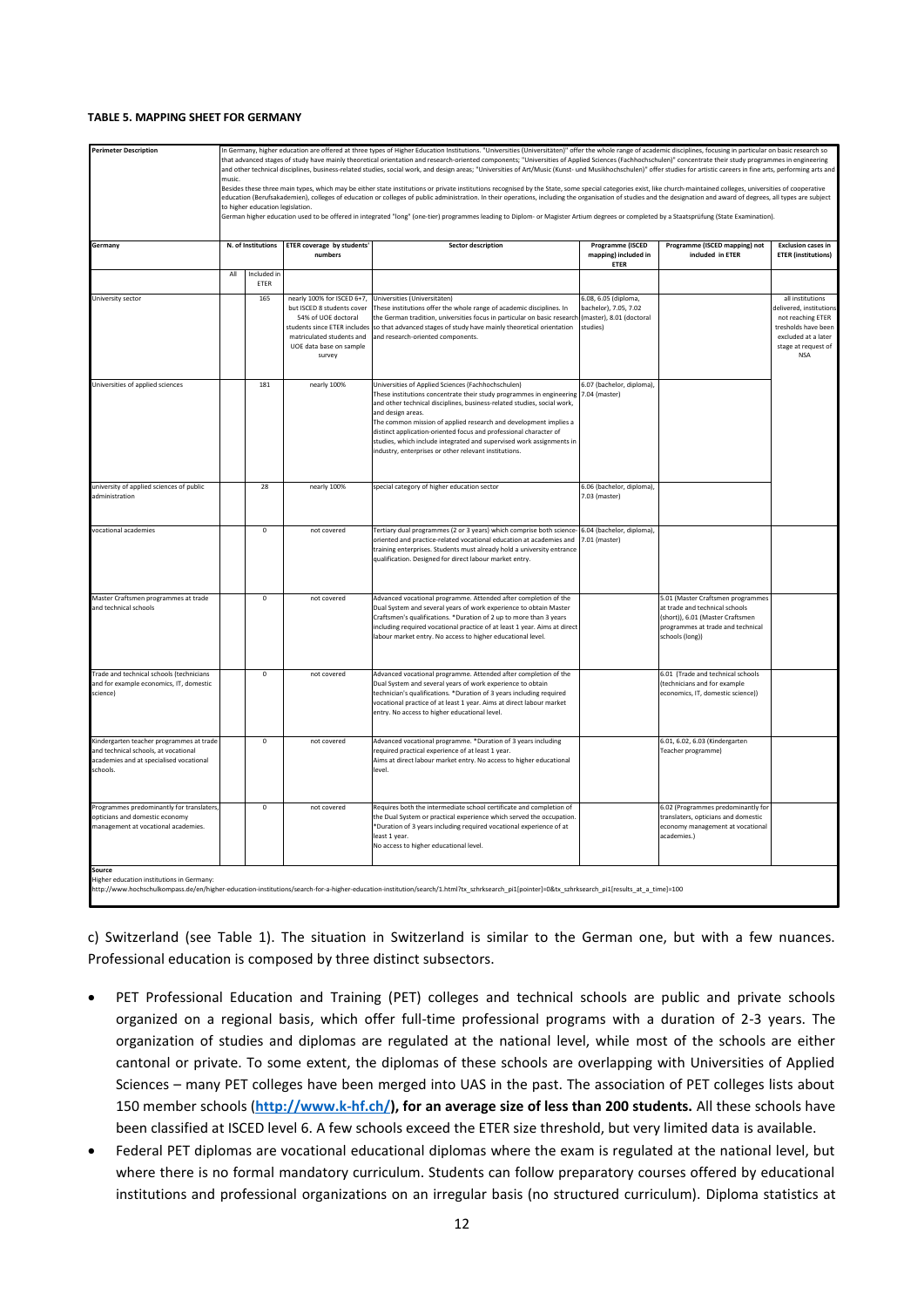national and regional level are reasonably complete and consistent over time (including breakdowns by gender, nationality and field), while student statistics are much less reliable. No information is available on expenditures and school personnel, as these courses are mostly offered by private providers. For this kind of curricula, the entire notion of HEIs is questionable, as there is no close correspondence between curricula and degrees. These exams have been classified at ISCED level 6 or 7 depending on the qualification level.

 Higher vocational education that is not regulated is similar to the Federal PET diplomas in its organization, but there is no State regulation of diplomas and, therefore, the sector is essentially market-oriented. These diplomas have been classified at ISCED level 5.

Therefore, for Switzerland, most of professional education is currently classified at ISCED level 6. Its non-inclusion in ETER explains the rather low coverage at ISCED6 level (75%). Available information suggests that most institutions in this sector would be below the ETER size threshold.